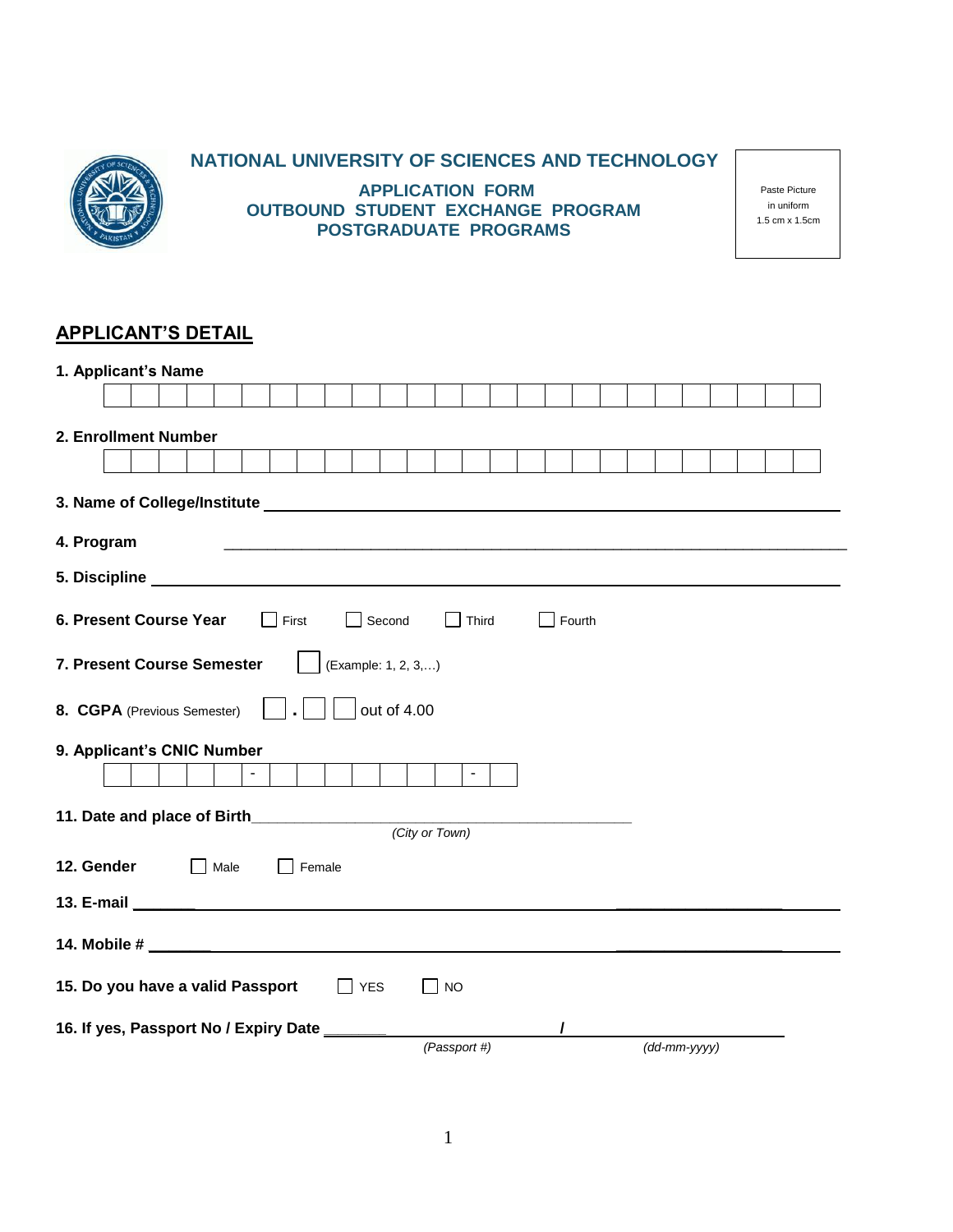**17. Educational Background** Please provide the following data of your past academic.

| Qualification               | Division/Grade | Name of Board | <b>Marks Obtained</b><br>(in %) |
|-----------------------------|----------------|---------------|---------------------------------|
| Matric/SSC/O-Levels         |                |               |                                 |
| Intermediate/HSC/A-Levels   |                |               |                                 |
| Bachelor / Master(16 Years) |                |               |                                 |

**18. TOEFL Testing** If you have previously taken the TOEFL examination, please give your score and the date and place where you took the examination. Attach a copy of your score report to the application if available. If selected, you may be required to submit official test results via ETS directly to the programming agency.

| <b>TOEFL Score</b> | Date (dd-mm-yyyy) | Location |
|--------------------|-------------------|----------|
|                    |                   |          |

**19. Other Standardized Testing** If you have taken any standardized tests other than the TOEFL, such as the GMAT, GRE, IELTS or other English language proficiency exam, please list them below. Attach a copy of your score report to the application if available.

| Test Name | Гest Score | Date (dd-mm-vvvv) | ∟ocatior |  |
|-----------|------------|-------------------|----------|--|
|           |            |                   |          |  |

#### **OUTBOUND EXCHANGE PROGRAM DETAIL**

| 20. Name of Program                                                                   |                                               |             |                                              |                              |                                       |
|---------------------------------------------------------------------------------------|-----------------------------------------------|-------------|----------------------------------------------|------------------------------|---------------------------------------|
|                                                                                       |                                               |             | (As appeared on the Host University Website) |                              |                                       |
|                                                                                       |                                               |             |                                              |                              |                                       |
| 21. Name of Host University/Institution                                               |                                               |             |                                              |                              |                                       |
| 22. Program of Study                                                                  | Spring                                        | Fall        | Summer                                       |                              |                                       |
| 23. Year of Program Commencement _                                                    |                                               |             |                                              |                              |                                       |
|                                                                                       |                                               | (e.a. 2019) |                                              |                              |                                       |
| 24. Application deadline date by the Host University                                  |                                               |             |                                              |                              |                                       |
|                                                                                       |                                               |             |                                              | $(dd\text{-}mm\text{-}vyyy)$ |                                       |
| 25. Program is through                                                                | MoU between the institution & Host University |             |                                              | Student Independent Effort   | Any other arrangement<br>$\mathbf{I}$ |
| 26. If program is acquired through an MoU / any other arrangements, give brief detail |                                               |             |                                              |                              |                                       |
|                                                                                       |                                               |             |                                              |                              |                                       |

**27. Details of the Required Courses** Please provide the following data of required courses to be undertaken at the Host University during the exchange program.

**\_\_\_\_\_\_\_\_\_\_\_\_\_\_\_\_\_\_\_\_\_\_\_\_\_\_\_\_\_\_\_\_\_\_\_\_\_\_\_\_\_\_\_\_\_\_\_\_\_\_\_\_\_\_\_\_\_\_\_\_\_\_\_\_\_\_\_\_\_\_\_\_\_\_\_\_\_\_\_\_\_\_\_\_\_\_\_\_\_\_\_\_\_**

| S.No           | <b>Courses Offered by the Host University</b> | <b>Course Code</b> | <b>Credit Hours</b> |
|----------------|-----------------------------------------------|--------------------|---------------------|
|                |                                               |                    |                     |
| 2              |                                               |                    |                     |
| 3              |                                               |                    |                     |
| $\overline{4}$ |                                               |                    |                     |
| 5              |                                               |                    |                     |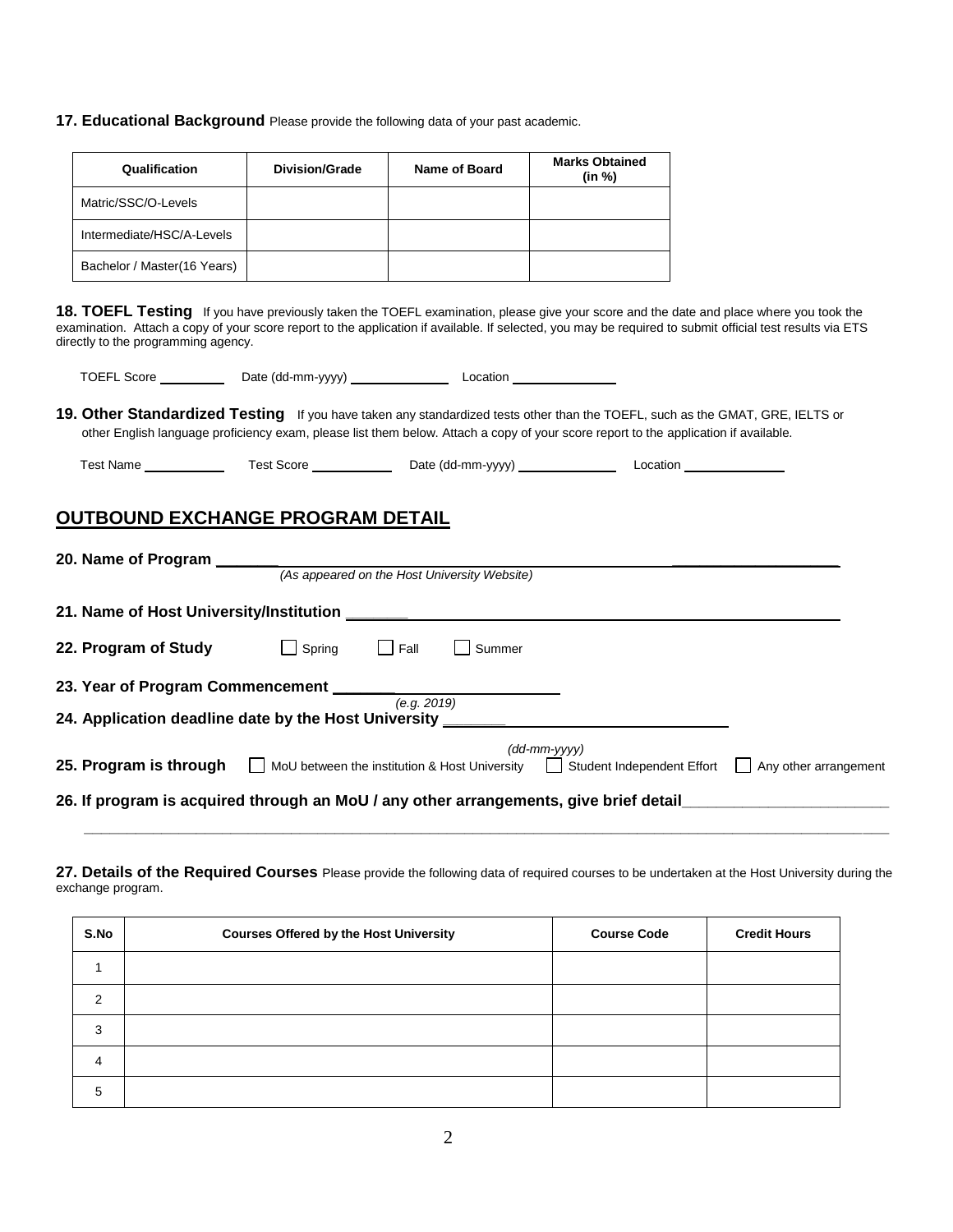28. Details of the Deficient Courses Please provide the following data of all deficient courses to be undertaken at NUST after return from the exchange program.

| S.No | Deficient Courses to be covered at NUST | <b>Course Code</b> | <b>Credit Hours</b> |
|------|-----------------------------------------|--------------------|---------------------|
|      |                                         |                    |                     |
| 2    |                                         |                    |                     |
| 3    |                                         |                    |                     |
| 4    |                                         |                    |                     |
| 5    |                                         |                    |                     |
| 6    |                                         |                    |                     |

#### **29. Details of Research to be carried out at Host University / Institution** Please provide the following data of Research to be undertaken at Host University during the Exchange Program.

| S.No | Research offered / to be undertaken at Host Universtiy * | <b>Name of Supervisor</b> |          | Time / Period of<br><b>Research</b> |
|------|----------------------------------------------------------|---------------------------|----------|-------------------------------------|
|      |                                                          | <b>NUST</b>               | Host Uni |                                     |
|      |                                                          |                           |          |                                     |

**\*** Recommendation of the supervisor and approval of FBS is to be attached to carry out research at Host University.

**30. Details of MS Thesis / Research to be carried out at NUST** Please provide the following data of Thesis / Research to be / being carried out at NUST.

| S.No | <b>MS Thesis / Research Details</b>                   |  | <b>Name of Supervisor</b> | Time / Period of<br>Research |
|------|-------------------------------------------------------|--|---------------------------|------------------------------|
|      | Topic (Give details of<br>topic)                      |  |                           |                              |
| 2    | Status of TH1<br>(attach copy if action<br>completed) |  |                           |                              |
| 3    | Status of TH3<br>(attach copy if action<br>completed) |  |                           |                              |

#### **31. Previously Availed Exchange Program Details**

| a. Have you previously been nominated on a NUST/Government-sponsored Exchange Program? | Yes  | l No |  |
|----------------------------------------------------------------------------------------|------|------|--|
| If yes, please complete the following:                                                 |      |      |  |
| Name of Program                                                                        | Year |      |  |
| <b>Host University</b>                                                                 |      |      |  |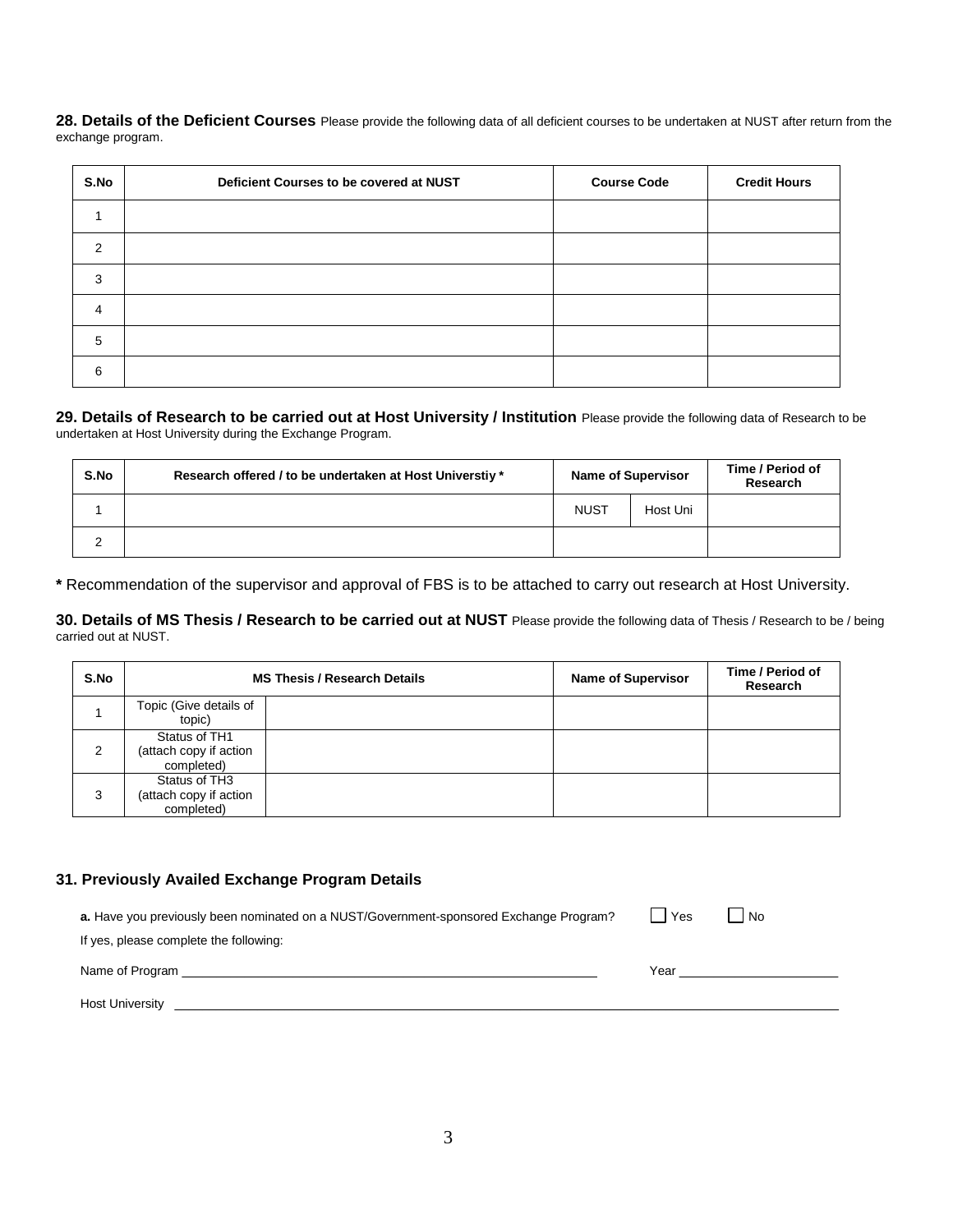# **MISCELLANEOUS INFORMATION**

**32. Non-Academic Activities** Please list all volunteer positions, experience, awards etc in co-curricular activities while studying at NUST.

| <b>Position/Award</b>      | <b>Type of Activity</b> |       | <b>Dates of Participation</b><br>MM/YY - MM/YY |
|----------------------------|-------------------------|-------|------------------------------------------------|
|                            |                         | From: | To:                                            |
|                            |                         | From: | To:                                            |
| 33. Additional Information |                         |       |                                                |

| a. Have you ever been awarded a Major /Minor punishment by the NUST/College Discipline Committee | Yes | No |
|--------------------------------------------------------------------------------------------------|-----|----|
| If yes, list the date, reason and punishment details:                                            |     |    |
|                                                                                                  |     |    |

\_\_\_\_\_\_\_\_\_\_\_\_\_\_\_\_\_\_\_\_\_\_\_\_\_\_\_\_\_\_\_\_\_\_\_\_\_\_\_\_\_\_\_\_\_\_\_\_\_\_\_\_\_\_\_\_\_\_\_\_\_\_\_\_\_\_\_\_\_\_\_\_\_\_\_\_\_\_\_\_\_\_\_\_\_\_\_\_\_\_\_\_\_\_\_\_\_\_\_\_\_\_\_\_\_\_\_\_\_\_\_\_\_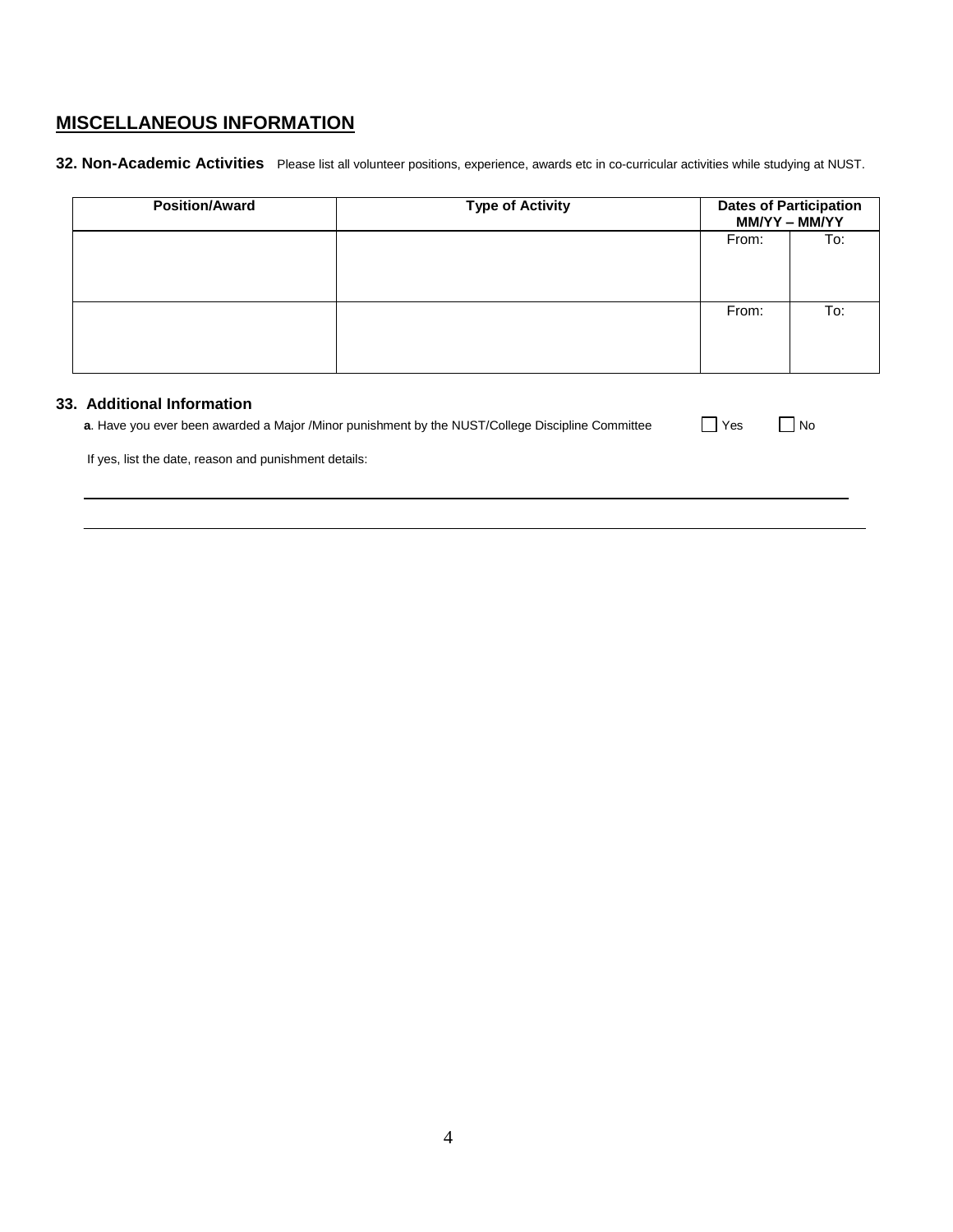**34. Undertaking** (Following undertaking on a Non-Judicial stamp paper worth Rs. 100/- attested by Notary Public)

By my signature, I certify that, to the best of my knowledge, the information provided in my application is accurate and complete. And that I understand that any incorrect information will result in the cancellation of this application. And that I shall bear all the expenses that will incur during exchange program including but not limited to tuition/boarding/lodging/meals/travelling/medical/books/stationery. And that I shall not request NUST or the Host University for provision of any financial assistance.. And that I intend to return to Pakistan upon completion of my studies at the Host University.

| <b>Applicant Signature</b>    | Signature:<br><u> The Community of the Community of the Community of the Community of the Community of the Community of the Community of the Community of the Community of the Community of the Community of the Community of the Community of</u>  |
|-------------------------------|-----------------------------------------------------------------------------------------------------------------------------------------------------------------------------------------------------------------------------------------------------|
| <b>Parents Signature</b>      | Signature:<br><u>and the state of the state of the state of the state of the state of the state of the state of the state of the state of the state of the state of the state of the state of the state of the state of the state of the state</u>  |
| (Recommended/Not Recommended) | HOD Signature:<br><u> 1980 - Jan James James James James James James James James James James James James James James James James J</u><br>(With Official Seal)<br>Name of Institute:<br><u> 1989 - Johann Barbara, martxa al III-lea (h. 1989).</u> |
| (Recommended/Not Recommended) | Dean Signature:<br><u> 1980 - Johann John Stein, markin fan de Fryske kunstner oantal fan de Fryske kunstner oantal fan de Fryske k</u><br>(With Official Seal)<br>Name of Institute:                                                               |